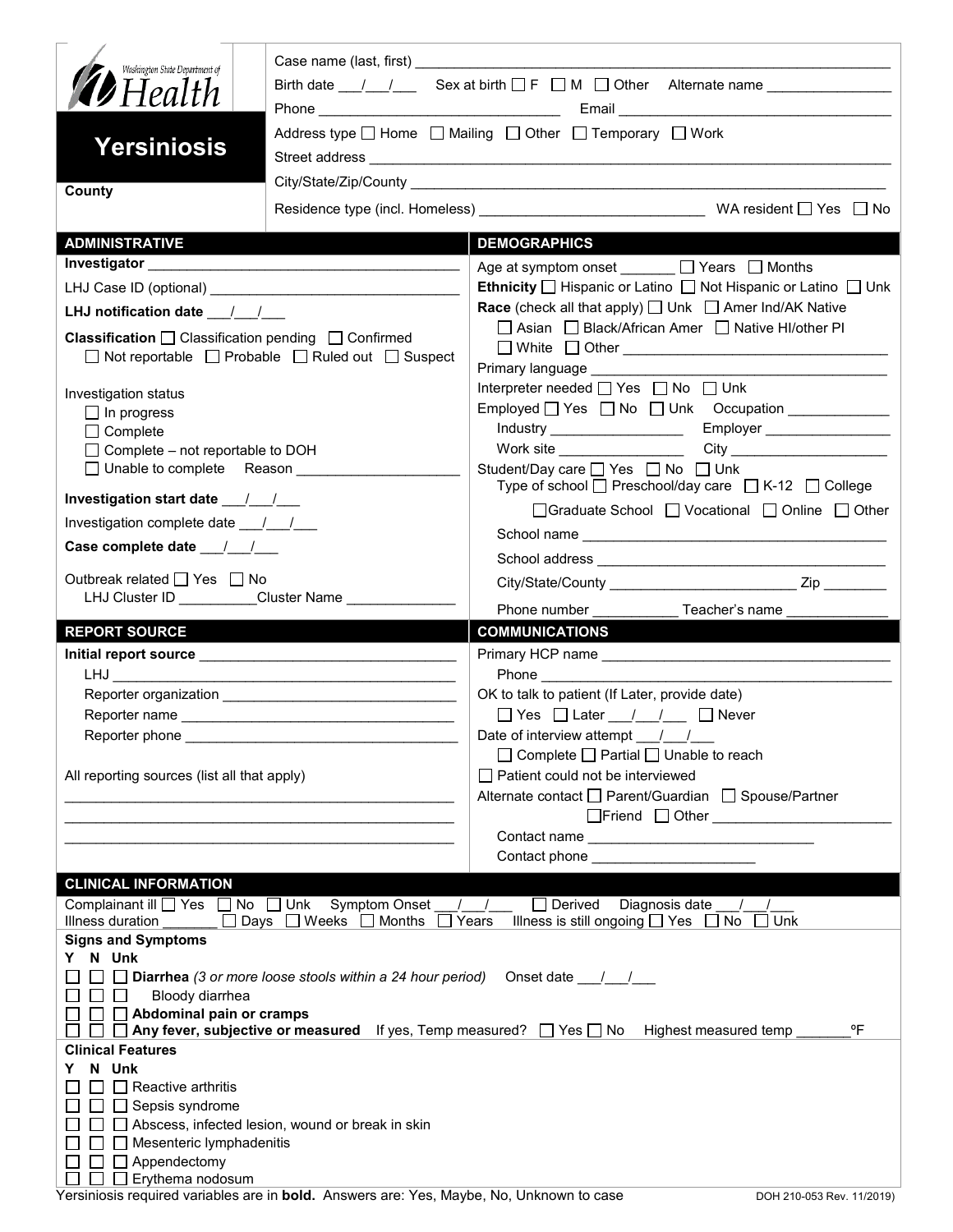| LHJ Case ID _<br>Case Name _                                                                                                |                                                                                                                                                                                                                            |       |                                                        |                         |                                            |           |  |  |
|-----------------------------------------------------------------------------------------------------------------------------|----------------------------------------------------------------------------------------------------------------------------------------------------------------------------------------------------------------------------|-------|--------------------------------------------------------|-------------------------|--------------------------------------------|-----------|--|--|
| <b>Predisposing Conditions</b>                                                                                              |                                                                                                                                                                                                                            |       |                                                        |                         |                                            |           |  |  |
| Y N Unk                                                                                                                     |                                                                                                                                                                                                                            |       |                                                        |                         |                                            |           |  |  |
|                                                                                                                             | $\Box$ Abdominal or other GI surgery performed within last 30 days                                                                                                                                                         |       |                                                        |                         |                                            |           |  |  |
| $\Box$ Immunosuppressive therapy or condition, or disease $\Box$                                                            |                                                                                                                                                                                                                            |       |                                                        |                         |                                            |           |  |  |
|                                                                                                                             | $\Box$ $\Box$ Iron storage disease (e.g., hemochromatosis)                                                                                                                                                                 |       |                                                        |                         |                                            |           |  |  |
| Hospitalization                                                                                                             |                                                                                                                                                                                                                            |       |                                                        |                         |                                            |           |  |  |
| Y N Unk                                                                                                                     |                                                                                                                                                                                                                            |       |                                                        |                         |                                            |           |  |  |
|                                                                                                                             | □ □ Hospitalized at least overnight for this illness Facility name __<br>pspitalized at least overnight for this illness Facility name<br>Hospital admission date ___/ __/ ___ Discharge __/ __/ __ HRN __________________ |       |                                                        |                         |                                            |           |  |  |
| $\Box$<br>$\Box$                                                                                                            | Still hospitalized As of /                                                                                                                                                                                                 |       |                                                        |                         |                                            |           |  |  |
|                                                                                                                             |                                                                                                                                                                                                                            |       |                                                        |                         |                                            |           |  |  |
| N Unk<br>Y                                                                                                                  |                                                                                                                                                                                                                            |       |                                                        |                         |                                            |           |  |  |
|                                                                                                                             |                                                                                                                                                                                                                            |       |                                                        |                         |                                            |           |  |  |
| $\Box$<br>$\blacksquare$                                                                                                    | Autopsy performed                                                                                                                                                                                                          |       |                                                        |                         |                                            |           |  |  |
| $\Box$<br>ΙI                                                                                                                | Death certificate lists disease as a cause of death or a significant contributing condition                                                                                                                                |       |                                                        |                         |                                            |           |  |  |
|                                                                                                                             | RISK AND RESPONSE (Ask about exposures 3-10 days before symptom onset)                                                                                                                                                     |       |                                                        |                         |                                            |           |  |  |
|                                                                                                                             |                                                                                                                                                                                                                            |       |                                                        |                         |                                            |           |  |  |
| <b>Travel</b>                                                                                                               | Setting 1                                                                                                                                                                                                                  |       | Setting 2                                              |                         |                                            | Setting 3 |  |  |
| Travel out of:                                                                                                              |                                                                                                                                                                                                                            |       | County/City ___________________                        |                         | County/City ______________________         |           |  |  |
|                                                                                                                             | County/City                                                                                                                                                                                                                |       |                                                        |                         | $\Box$ State $\Box$                        |           |  |  |
|                                                                                                                             |                                                                                                                                                                                                                            |       |                                                        |                         | Country <u>___________________________</u> |           |  |  |
|                                                                                                                             | Other                                                                                                                                                                                                                      | Other |                                                        |                         | Other                                      |           |  |  |
| Destination name                                                                                                            |                                                                                                                                                                                                                            |       |                                                        |                         |                                            |           |  |  |
| Start and end dates                                                                                                         | $\frac{1}{\sqrt{2}}$<br>to                                                                                                                                                                                                 |       | to                                                     |                         |                                            | to        |  |  |
| <b>Risk and Exposure Information</b>                                                                                        |                                                                                                                                                                                                                            |       |                                                        |                         |                                            |           |  |  |
| N Unk<br>Y.                                                                                                                 |                                                                                                                                                                                                                            |       |                                                        |                         |                                            |           |  |  |
|                                                                                                                             | □ Is case a recent foreign arrival (e.g., immigrant, refugee, adoptee, visitor)  Country ___________                                                                                                                       |       |                                                        |                         |                                            |           |  |  |
| $\mathbf{I}$                                                                                                                | □ Contact with lab confirmed case                                                                                                                                                                                          |       |                                                        |                         |                                            |           |  |  |
| $\mathbf{I}$                                                                                                                | Household                                                                                                                                                                                                                  |       |                                                        |                         |                                            |           |  |  |
| Sexual                                                                                                                      |                                                                                                                                                                                                                            |       |                                                        |                         |                                            |           |  |  |
|                                                                                                                             | Does the case know anyone else with similar symptoms or illness<br>Onset date, shared meals, relationship, etc. ___________________________________                                                                        |       |                                                        |                         |                                            |           |  |  |
|                                                                                                                             | Attends child-care or preschool Location/details _______________________________                                                                                                                                           |       |                                                        |                         |                                            |           |  |  |
|                                                                                                                             | □ Contact with diapered or incontinent child or adult                                                                                                                                                                      |       |                                                        |                         |                                            |           |  |  |
|                                                                                                                             | Blood transfusion or blood products (e.g., IG, factor concentrates) recipient Date __/__/__                                                                                                                                |       |                                                        |                         |                                            |           |  |  |
| $\perp$<br>ΙI                                                                                                               |                                                                                                                                                                                                                            |       |                                                        |                         |                                            |           |  |  |
|                                                                                                                             |                                                                                                                                                                                                                            |       |                                                        |                         |                                            |           |  |  |
|                                                                                                                             |                                                                                                                                                                                                                            |       |                                                        |                         |                                            |           |  |  |
|                                                                                                                             | Food Exposure - Food exposure timeframe: 3-10 days prior to onset of illness                                                                                                                                               |       |                                                        |                         |                                            |           |  |  |
|                                                                                                                             |                                                                                                                                                                                                                            |       |                                                        |                         |                                            |           |  |  |
| Sources of food IN home - During exposure timeframe did you (your child) eat foods from:                                    |                                                                                                                                                                                                                            |       |                                                        |                         |                                            |           |  |  |
| $\Box$ (1) Grocery stores or supermarkets<br>□ (7) Small markets/mini markets (convenience stores,                          |                                                                                                                                                                                                                            |       |                                                        |                         |                                            |           |  |  |
| $\Box$ (2) Home delivery grocery services (CSA, grocery<br>gas stations, etc)                                               |                                                                                                                                                                                                                            |       |                                                        |                         |                                            |           |  |  |
| delivery, Amazon Fresh, Peapod, etc)<br>$\Box$ (8) Health food stores or co-ops                                             |                                                                                                                                                                                                                            |       |                                                        |                         |                                            |           |  |  |
| $\Box$ (9) Ethnic specialty markets (Mexican, Asian, Indian)<br>$\Box$ (3) Fish or meat specialty shops (butcher shop, etc) |                                                                                                                                                                                                                            |       |                                                        |                         |                                            |           |  |  |
|                                                                                                                             | □ (4) Warehouse stores (Costco, Sam's Club, etc.)                                                                                                                                                                          |       | $\Box$ (10) Farmers markets, roadside stands, open-air |                         |                                            |           |  |  |
|                                                                                                                             | $\Box$ (5) Meal delivery services (Blue Apron, Meals on Wheels,                                                                                                                                                            |       | markets, food purchased directly from a farm           |                         |                                            |           |  |  |
| Schwan's, NutriSystem, etc)                                                                                                 |                                                                                                                                                                                                                            |       |                                                        |                         |                                            |           |  |  |
|                                                                                                                             | (6) Live animal market, custom slaughter facility                                                                                                                                                                          |       |                                                        |                         |                                            |           |  |  |
| Type of<br><b>Business</b>                                                                                                  | <b>Business name</b>                                                                                                                                                                                                       |       |                                                        | <b>Address/location</b> |                                            |           |  |  |
| (enter number                                                                                                               |                                                                                                                                                                                                                            |       |                                                        |                         |                                            |           |  |  |
| next to choices                                                                                                             |                                                                                                                                                                                                                            |       |                                                        |                         |                                            |           |  |  |
| above)                                                                                                                      |                                                                                                                                                                                                                            |       |                                                        |                         |                                            |           |  |  |
|                                                                                                                             |                                                                                                                                                                                                                            |       |                                                        |                         |                                            |           |  |  |
|                                                                                                                             |                                                                                                                                                                                                                            |       |                                                        |                         |                                            |           |  |  |
|                                                                                                                             |                                                                                                                                                                                                                            |       |                                                        |                         |                                            |           |  |  |
|                                                                                                                             |                                                                                                                                                                                                                            |       |                                                        |                         |                                            |           |  |  |
|                                                                                                                             |                                                                                                                                                                                                                            |       |                                                        |                         |                                            |           |  |  |
|                                                                                                                             |                                                                                                                                                                                                                            |       |                                                        |                         |                                            |           |  |  |
|                                                                                                                             |                                                                                                                                                                                                                            |       |                                                        |                         |                                            |           |  |  |
|                                                                                                                             |                                                                                                                                                                                                                            |       |                                                        |                         |                                            |           |  |  |
|                                                                                                                             |                                                                                                                                                                                                                            |       |                                                        |                         |                                            |           |  |  |
|                                                                                                                             |                                                                                                                                                                                                                            |       |                                                        |                         |                                            |           |  |  |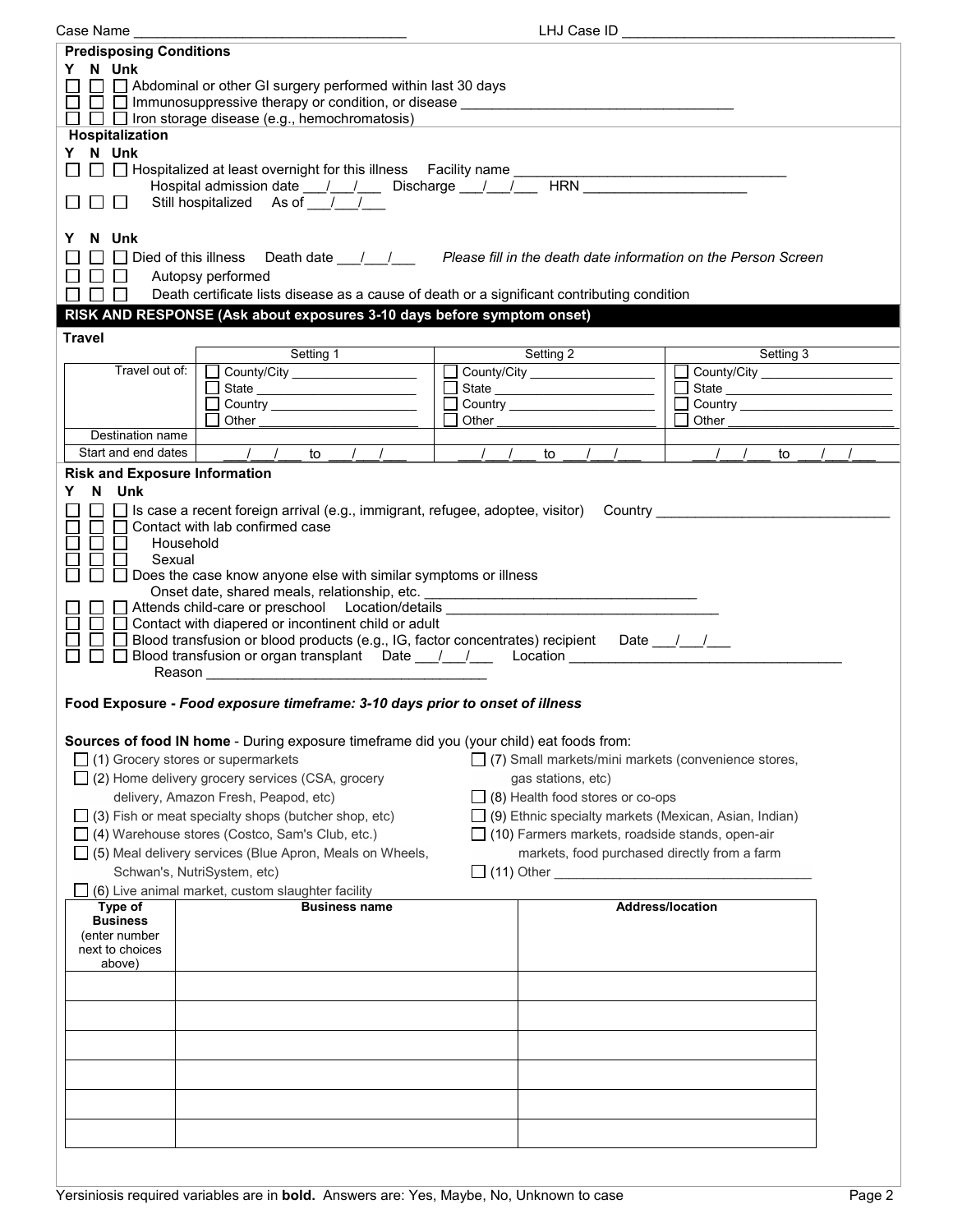| LHJ Case ID<br>Case Name                                                                                  |                                                                                          |             |                                                       |                                                                |          |
|-----------------------------------------------------------------------------------------------------------|------------------------------------------------------------------------------------------|-------------|-------------------------------------------------------|----------------------------------------------------------------|----------|
| Sources of food outside home - During exposure timeframe did you (your child) eat foods from:             |                                                                                          |             |                                                       |                                                                |          |
|                                                                                                           | $\Box$ (1) Fast casual (Chipolte, Panera, etc)                                           |             |                                                       | □ (10) Chinese, Japanese, Vietnamese, other Asian-style        |          |
|                                                                                                           | □ (2) Fast food (McDonald's, Burger King, Wendy's)                                       |             | $\Box$ (11) All-you-can-eat buffet                    |                                                                |          |
| $\Box$ (3) Sandwich shop, deli<br>$\Box$ (12) Breakfast, brunch, diner, or café                           |                                                                                          |             |                                                       |                                                                |          |
| $\Box$ (4) Jamaican, Cuban, or Caribbean<br>□ (13) Middle Eastern, Greek/Mediterranean, Arabic, Lebanese, |                                                                                          |             |                                                       |                                                                |          |
| African<br>$\Box$ (5) Ready-to-eat prepared food from grocery or deli                                     |                                                                                          |             |                                                       |                                                                |          |
|                                                                                                           | $\Box$ (6) An event where food was served (catered event, festival,                      |             |                                                       | $\Box$ (14) Any takeout from a restaurant                      |          |
|                                                                                                           | church, or community meal)                                                               |             |                                                       | $\Box$ (15) Healthy restaurant (vegetarian, vegan, salad-based |          |
|                                                                                                           | □ (7) Mexican, Salvadorian, other Hispanic/Latino-style                                  |             |                                                       | $\Box$ (16) Salad bar at a grocery store or restaurant         |          |
|                                                                                                           | $\Box$ (8) Food trucks, food stalls/stands                                               |             |                                                       |                                                                |          |
|                                                                                                           | (9) School, hospital, senior center, or other institutional setting                      |             |                                                       |                                                                |          |
| Type of                                                                                                   | Restaurant/venue name                                                                    | <b>Date</b> | Time of meal                                          | Food ordered/eaten                                             | Address/ |
| <b>Business</b>                                                                                           |                                                                                          |             | (Breakfast, Brunch,                                   |                                                                | location |
| (enter number<br>next to choices                                                                          |                                                                                          |             | Lunch, Happy Hour,<br>Dinner, Other)                  |                                                                |          |
| above)                                                                                                    |                                                                                          |             |                                                       |                                                                |          |
|                                                                                                           |                                                                                          |             | $\Box$ Bfast $\Box$ Bru                               |                                                                |          |
|                                                                                                           |                                                                                          |             | $\Box$ Lun $\Box$ HH $\Box$ Din<br>$\Box$ Other       |                                                                |          |
|                                                                                                           |                                                                                          |             | $\Box$ Bfast $\Box$ Bru                               |                                                                |          |
|                                                                                                           |                                                                                          |             | $\Box$ Lun $\Box$ HH $\Box$ Din                       |                                                                |          |
|                                                                                                           |                                                                                          |             | Other                                                 |                                                                |          |
|                                                                                                           |                                                                                          |             | Bfast □ Bru<br>$\Box$ Lun $\Box$ HH $\Box$ Din        |                                                                |          |
|                                                                                                           |                                                                                          |             | Other                                                 |                                                                |          |
|                                                                                                           |                                                                                          |             | □ Bfast □ Bru                                         |                                                                |          |
|                                                                                                           |                                                                                          |             | $\Box$ Lun $\Box$ HH $\Box$ Din<br>Other<br>l I       |                                                                |          |
|                                                                                                           |                                                                                          |             | $\Box$ Bfast $\Box$ Bru                               |                                                                |          |
|                                                                                                           |                                                                                          |             | $\Box$ Lun $\Box$ HH $\Box$ Din                       |                                                                |          |
|                                                                                                           |                                                                                          |             | Other<br>l 1<br>Bfast □ Bru                           |                                                                |          |
|                                                                                                           |                                                                                          |             | $\Box$ Lun $\Box$ HH $\Box$ Din                       |                                                                |          |
|                                                                                                           |                                                                                          |             | $\Box$ Other                                          |                                                                |          |
|                                                                                                           |                                                                                          |             | Bfast □ Bru                                           |                                                                |          |
|                                                                                                           |                                                                                          |             | $\Box$ Lun $\Box$ HH $\Box$ Din<br>Other              |                                                                |          |
| N Unk<br>М<br>Y                                                                                           |                                                                                          |             |                                                       |                                                                |          |
|                                                                                                           | Any food sampled (grocery, warehouse stores, food court, etc.) _____                     |             |                                                       |                                                                |          |
|                                                                                                           |                                                                                          |             |                                                       |                                                                |          |
|                                                                                                           | Consumed any of the following during exposure period                                     |             |                                                       |                                                                |          |
| Meat                                                                                                      |                                                                                          |             |                                                       |                                                                |          |
| M N Unk                                                                                                   |                                                                                          |             |                                                       |                                                                |          |
| $\Box$ Pork (pig, roast, chops, bacon, ham, other)                                                        |                                                                                          |             |                                                       |                                                                |          |
| Consumed raw or undercooked                                                                               |                                                                                          |             |                                                       |                                                                |          |
|                                                                                                           |                                                                                          |             |                                                       |                                                                |          |
| Bacon                                                                                                     |                                                                                          |             |                                                       |                                                                |          |
| Pork chops                                                                                                |                                                                                          |             |                                                       |                                                                |          |
| Ground pork                                                                                               |                                                                                          |             |                                                       |                                                                |          |
| Ham                                                                                                       |                                                                                          |             |                                                       |                                                                |          |
| Pork roast                                                                                                |                                                                                          |             |                                                       |                                                                |          |
| Wild boar, any cut                                                                                        |                                                                                          |             |                                                       |                                                                |          |
|                                                                                                           | Chitterlings/chitlins                                                                    |             |                                                       |                                                                |          |
|                                                                                                           | Prepared in household                                                                    |             |                                                       |                                                                |          |
|                                                                                                           |                                                                                          |             |                                                       |                                                                |          |
| <b>Other Processed Meat Products</b>                                                                      |                                                                                          |             |                                                       |                                                                |          |
|                                                                                                           |                                                                                          |             |                                                       |                                                                |          |
| $\Box$ $\Box$ Other processed meat products (e.g., jerky, deli meats, sausage) _________________________  |                                                                                          |             |                                                       |                                                                |          |
| <b>Eggs and Dairy</b>                                                                                     |                                                                                          |             |                                                       |                                                                |          |
| Y M N Unk                                                                                                 |                                                                                          |             |                                                       |                                                                |          |
|                                                                                                           | □ □ Raw/unpasteurized milk (including cow, goat, sheep, etc.)                            |             |                                                       |                                                                |          |
|                                                                                                           | Dairy animal type $\square$ Cow $\square$ Goat $\square$ Sheep $\square$ Other $\square$ |             |                                                       |                                                                |          |
|                                                                                                           | Type, variety or brand                                                                   |             | <u> 1989 - Johann Stoff, fransk politik (d. 1989)</u> |                                                                |          |
|                                                                                                           | Any raw/unpasteurized milk left over                                                     |             |                                                       |                                                                |          |
| ◯ Cheese made from raw/unpasteurized milk including homemade, farm-fresh, and door-to-door cheeses        |                                                                                          |             |                                                       |                                                                |          |
| Type, variety or brand                                                                                    |                                                                                          |             |                                                       |                                                                |          |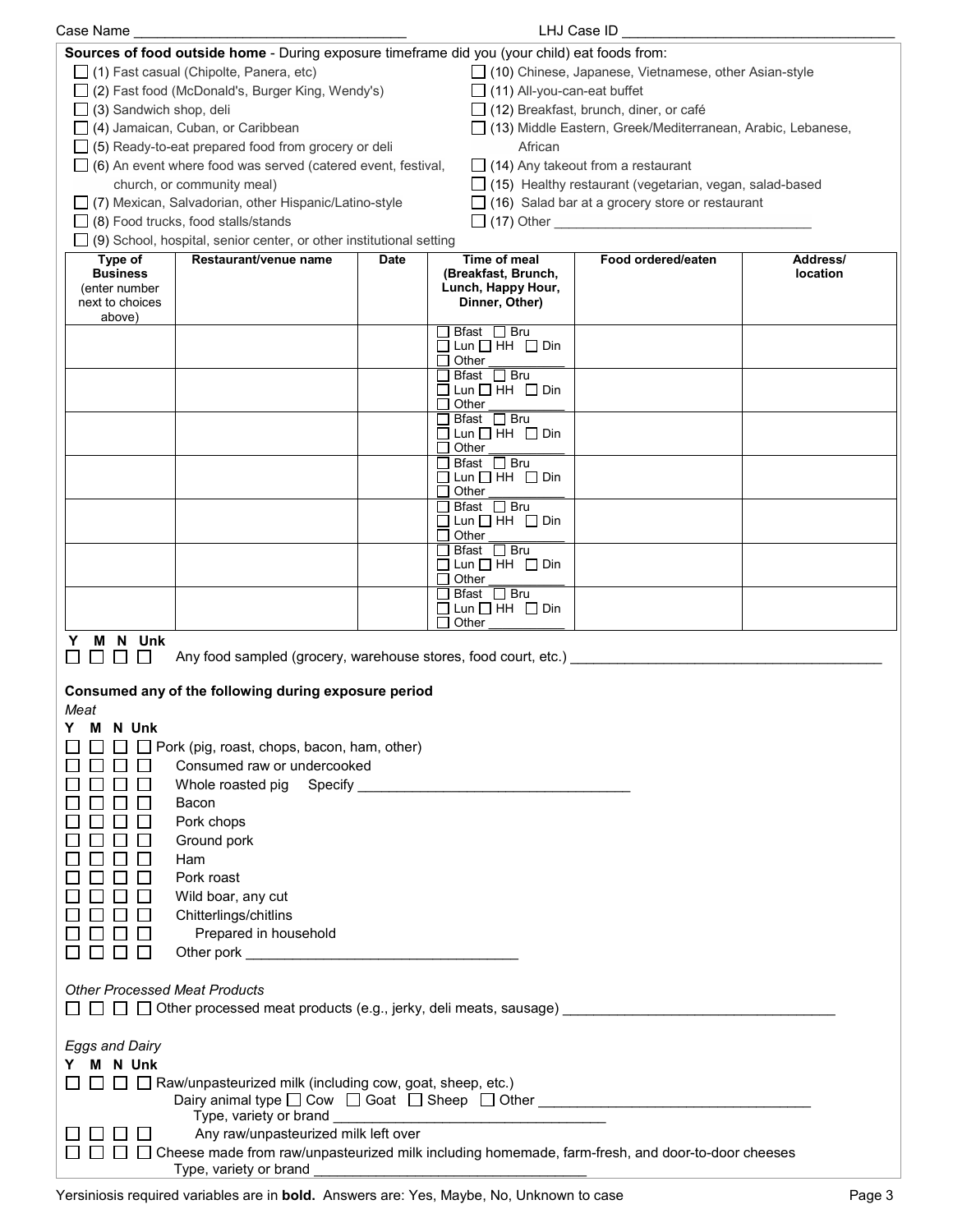| Case Name                                                                                                                                                                                                                     |                                                                                                                                                                                                                                |                                 | LHJ Case ID                                                                                                                                                                                                                       |                                                     |  |
|-------------------------------------------------------------------------------------------------------------------------------------------------------------------------------------------------------------------------------|--------------------------------------------------------------------------------------------------------------------------------------------------------------------------------------------------------------------------------|---------------------------------|-----------------------------------------------------------------------------------------------------------------------------------------------------------------------------------------------------------------------------------|-----------------------------------------------------|--|
|                                                                                                                                                                                                                               | $\Box$<br>$\Box$<br>Any raw/unpasteurized cheese left over<br>□ Other raw/unpasteurized dairy product (e.g., yogurt, kefir, ice cream)                                                                                         |                                 |                                                                                                                                                                                                                                   |                                                     |  |
|                                                                                                                                                                                                                               | Any raw/unpasteurized dairy product left over<br>$\mathbf{L}$                                                                                                                                                                  |                                 |                                                                                                                                                                                                                                   |                                                     |  |
|                                                                                                                                                                                                                               | <b>Water Exposure</b><br>Y N Unk<br><b>Describe</b><br>$\Box$ Source of drinking water known<br>$\Box~\Box~\Box$ Untreated/unchlorinated water (e.g., surface, well, lake, stream, spring) ___________________________________ |                                 |                                                                                                                                                                                                                                   |                                                     |  |
|                                                                                                                                                                                                                               | Treatment □ Treated □ Untreated □ Unk<br>$\Box$ Splash pad/water playground $\Box$ Other                                                                                                                                       |                                 | Type □ Lake □ River □ Pool/hot tub □ Wading pool □ Fountain □ Waterpark                                                                                                                                                           |                                                     |  |
|                                                                                                                                                                                                                               | <b>Animal Exposure</b><br>Y N Unk<br>$\Box$ Any contact with pet animals at home or elsewhere<br>$\Box$ $\Box$<br>Cats or kittens<br>$\square$ $\square$<br>Dogs or puppies<br>Y N Unk<br>□□<br>$\Box$                         |                                 |                                                                                                                                                                                                                                   |                                                     |  |
|                                                                                                                                                                                                                               | $\Box$ Any contact with farm animals, including chickens or ducks<br>Pigs or swine<br><b>TELEVISION</b>                                                                                                                        |                                 |                                                                                                                                                                                                                                   |                                                     |  |
| $\Box$ $\Box$ Applied or handled compost/manure<br>$\Box$ $\Box$ $\Box$ Contact with animal manure/droppings other than dogs or cats $\Box$ $\Box$ . The contract with animal manure/droppings other than dogs or cats $\Box$ |                                                                                                                                                                                                                                |                                 |                                                                                                                                                                                                                                   |                                                     |  |
|                                                                                                                                                                                                                               |                                                                                                                                                                                                                                |                                 |                                                                                                                                                                                                                                   |                                                     |  |
|                                                                                                                                                                                                                               | <b>Animal Settings</b><br>Y N Unk<br>$\Box$ $\Box$ $\Box$ Household member works with animals _________________________________<br>$\square \ \square \ \square$ Hunting/butchering ___________                                |                                 | $\Box$ $\Box$ $\Box$ Live on a farm or other setting that has farm animals _______________________________<br>$\Box$ $\Box$ Work with animals or animal products (e.g., research, farming, veterinary medicine, animal slaughter) |                                                     |  |
|                                                                                                                                                                                                                               |                                                                                                                                                                                                                                |                                 | Exposure to any of the following facilities/settings even if no direct animal contact                                                                                                                                             |                                                     |  |
|                                                                                                                                                                                                                               | Research facility                                                                                                                                                                                                              | Y N Unk<br>$\Box$ $\Box$ $\Box$ | <b>Describe</b>                                                                                                                                                                                                                   | <b>Type of exposure</b><br>$\Box$ Work $\Box$ Visit |  |
|                                                                                                                                                                                                                               | Slaughterhouse                                                                                                                                                                                                                 | $\Box$ $\Box$ $\Box$            |                                                                                                                                                                                                                                   | $\Box$ Work $\Box$ Visit                            |  |
|                                                                                                                                                                                                                               | Veterinary facility                                                                                                                                                                                                            | $\Box$ $\Box$ $\Box$            |                                                                                                                                                                                                                                   | $\Box$ Work $\Box$ Visit                            |  |
|                                                                                                                                                                                                                               |                                                                                                                                                                                                                                |                                 |                                                                                                                                                                                                                                   |                                                     |  |
|                                                                                                                                                                                                                               | Visited or worked on any of the following settings even if no direct animal contact                                                                                                                                            | Y N Unk                         |                                                                                                                                                                                                                                   |                                                     |  |
|                                                                                                                                                                                                                               | Petting zoo                                                                                                                                                                                                                    | $\Box$ $\Box$ $\Box$            | Location, animals, etc.                                                                                                                                                                                                           | <b>Type of exposure</b><br>$\Box$ Work $\Box$ Visit |  |
|                                                                                                                                                                                                                               | Zoo                                                                                                                                                                                                                            | $\Box$ $\Box$ $\Box$            |                                                                                                                                                                                                                                   | $\Box$ Work $\Box$ Visit                            |  |
|                                                                                                                                                                                                                               | Dairy farm                                                                                                                                                                                                                     | $\Box$ $\Box$ $\Box$            |                                                                                                                                                                                                                                   | $\Box$ Work $\Box$ Visit                            |  |
|                                                                                                                                                                                                                               | Other farm contact                                                                                                                                                                                                             | $\Box$ $\Box$ $\Box$            |                                                                                                                                                                                                                                   | $\Box$ Work $\Box$ Visit                            |  |
|                                                                                                                                                                                                                               | Agricultural 'Farm and Feed' store                                                                                                                                                                                             | $\Box$ $\Box$ $\Box$            |                                                                                                                                                                                                                                   | $\Box$ Work $\Box$ Visit                            |  |
|                                                                                                                                                                                                                               | County/state fairs, 4-H events, or similar<br>events where animals are present                                                                                                                                                 | $\Box$ $\Box$ $\Box$            |                                                                                                                                                                                                                                   | $\Box$ Work $\Box$ Visit                            |  |
|                                                                                                                                                                                                                               | Pet store or other places where animals<br>are sold or adopted                                                                                                                                                                 | $\Box$ $\Box$ $\Box$            |                                                                                                                                                                                                                                   | $\Box$ Work $\Box$ Visit                            |  |
|                                                                                                                                                                                                                               | Attended any school events, birthday<br>parties, or similar events with animals/pets<br>Other setting with animals                                                                                                             | $\Box$ $\Box$ $\Box$            |                                                                                                                                                                                                                                   | $\Box$ Work $\Box$ Visit                            |  |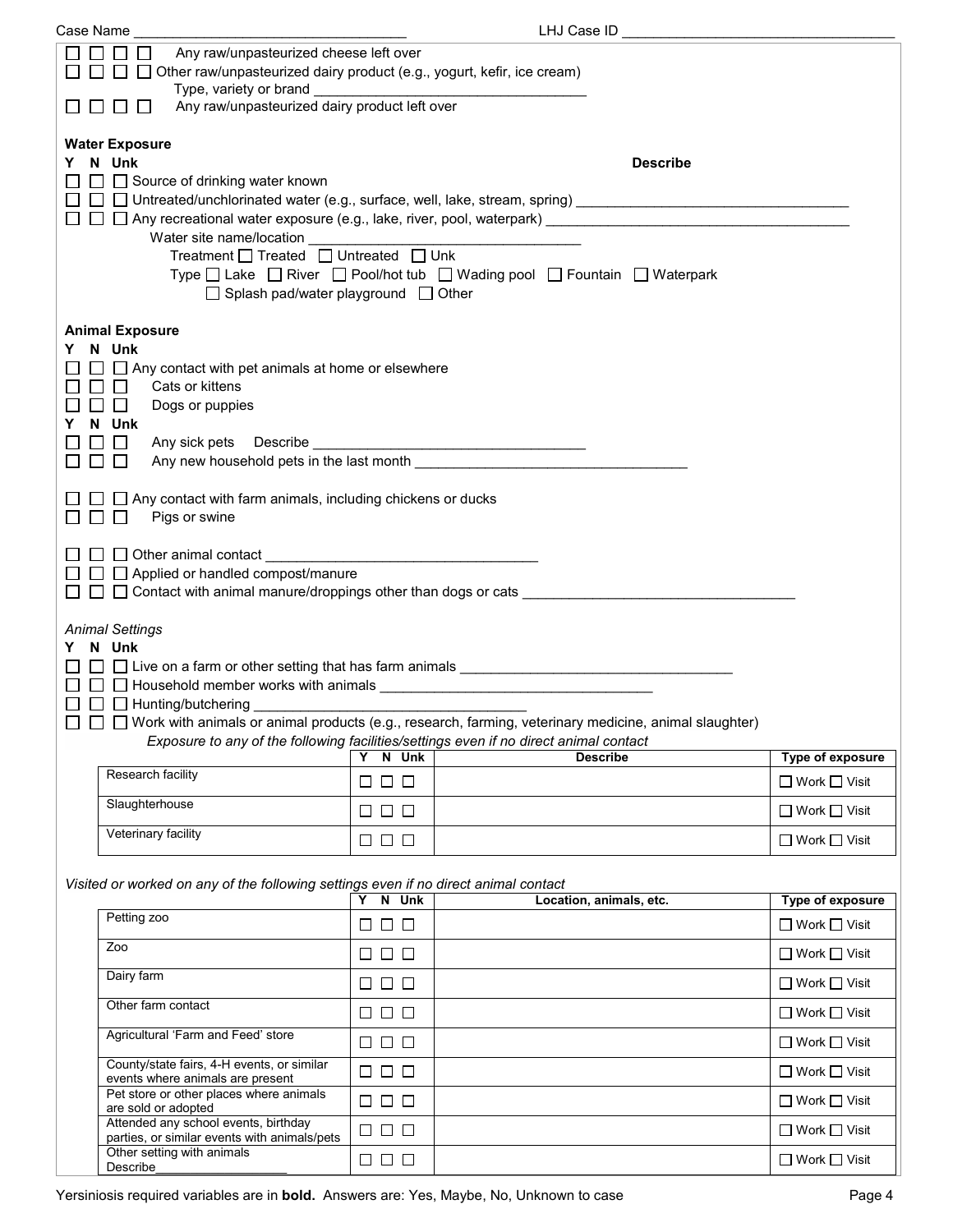| LHJ Case ID<br>Case Name                                                                                                                                   |  |
|------------------------------------------------------------------------------------------------------------------------------------------------------------|--|
| <b>Exposure and Transmission Summary</b><br>Y N Unk                                                                                                        |  |
| $\Box$ Epi-linked to a confirmed or probable case<br>$\Box$ $\Box$ Outbreak related                                                                        |  |
| Likely geographic region of exposure □ In Washington - county _____________ □ Other state __________<br>$\Box$ Unk<br>□ Not in US - country ______________ |  |
| International travel related □ During entire exposure period □ During part of exposure period □ No international travel                                    |  |
| Suspected exposure type □ Foodborne □ Waterborne □ Animal related □ Person to person □ Blood products □ Unk                                                |  |
|                                                                                                                                                            |  |
| Exposure summary                                                                                                                                           |  |
|                                                                                                                                                            |  |
|                                                                                                                                                            |  |
|                                                                                                                                                            |  |
|                                                                                                                                                            |  |
|                                                                                                                                                            |  |
|                                                                                                                                                            |  |
|                                                                                                                                                            |  |
| <b>Public Health Issues</b>                                                                                                                                |  |
| Y N Unk<br>Employed as a food handler<br>$\Box$                                                                                                            |  |
| □ Non-occupational food handling (e.g., potlucks, receptions) during contagious period                                                                     |  |
| $\Box$ $\Box$ Employed as a health care worker                                                                                                             |  |
| $\Box$<br>Employed in childcare or preschool                                                                                                               |  |
| Attends childcare or preschool                                                                                                                             |  |
| □ Household member or close contact in sensitive occupation or setting (HCW, childcare, food)                                                              |  |
| Employed in or resident of long-term care facility                                                                                                         |  |
| <b>Public Health Interventions/Actions</b><br>N Unk<br>Y.                                                                                                  |  |
| Exclude case from sensitive occupations (HCW, food, childcare) or situations (childcare) until diarrhea ceases                                             |  |
| $\Box$ Hygiene education provided                                                                                                                          |  |
| Restaurant inspection Name/location Changes and Changes and Restaurance Changes and Restaurance Changes and Re                                             |  |
| Childcare inspection                                                                                                                                       |  |
| Testing of home/other water supply                                                                                                                         |  |
| Food testing                                                                                                                                               |  |
| Commercial product implicated<br>Initiate trace-back investigation                                                                                         |  |
| Investigation of raw milk dairy                                                                                                                            |  |
| Batch date ///<br>$\Box$ Letter sent Date<br>$\frac{1}{2}$                                                                                                 |  |
| Any other public health action<br>$\perp$                                                                                                                  |  |
| <b>TREATMENT</b>                                                                                                                                           |  |
| Y N Unk                                                                                                                                                    |  |
| $\Box$ $\Box$ Did patient receive prophylaxis/treatment                                                                                                    |  |
| Specify medication                                                                                                                                         |  |
| <b>NOTES</b>                                                                                                                                               |  |
|                                                                                                                                                            |  |
|                                                                                                                                                            |  |
|                                                                                                                                                            |  |
|                                                                                                                                                            |  |
|                                                                                                                                                            |  |
|                                                                                                                                                            |  |
|                                                                                                                                                            |  |